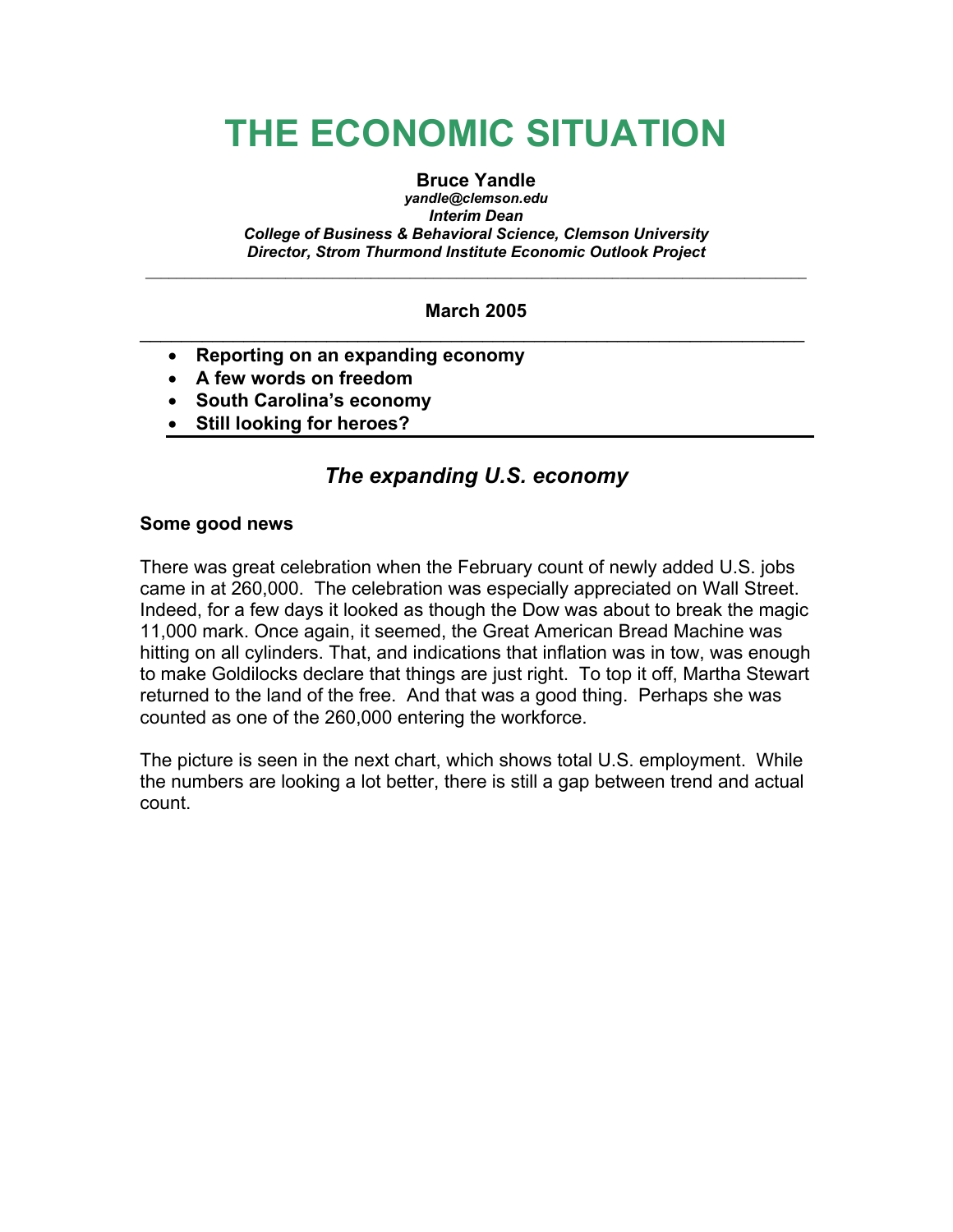

The February employment data were encouraging for yet another reason. Manufacturing employment increased, and that has been a rare event. The next chart shows just how far employment has fallen since 2000.



## **Where are those jobs?**

A comparison of two U.S. maps that show state unemployment rates will help identify where the economic action is strongest. The May 2003 map reports the vivid effects of the recent recession. The December 2004 map reveals a decidedly improved economy. Now, only five relatively high unemployment states stand out from the rest. South Carolina, Louisiana, Michigan, Rhode Island, Oregon, and Alaska. The economic expansion has pulled the rest to higher employment levels.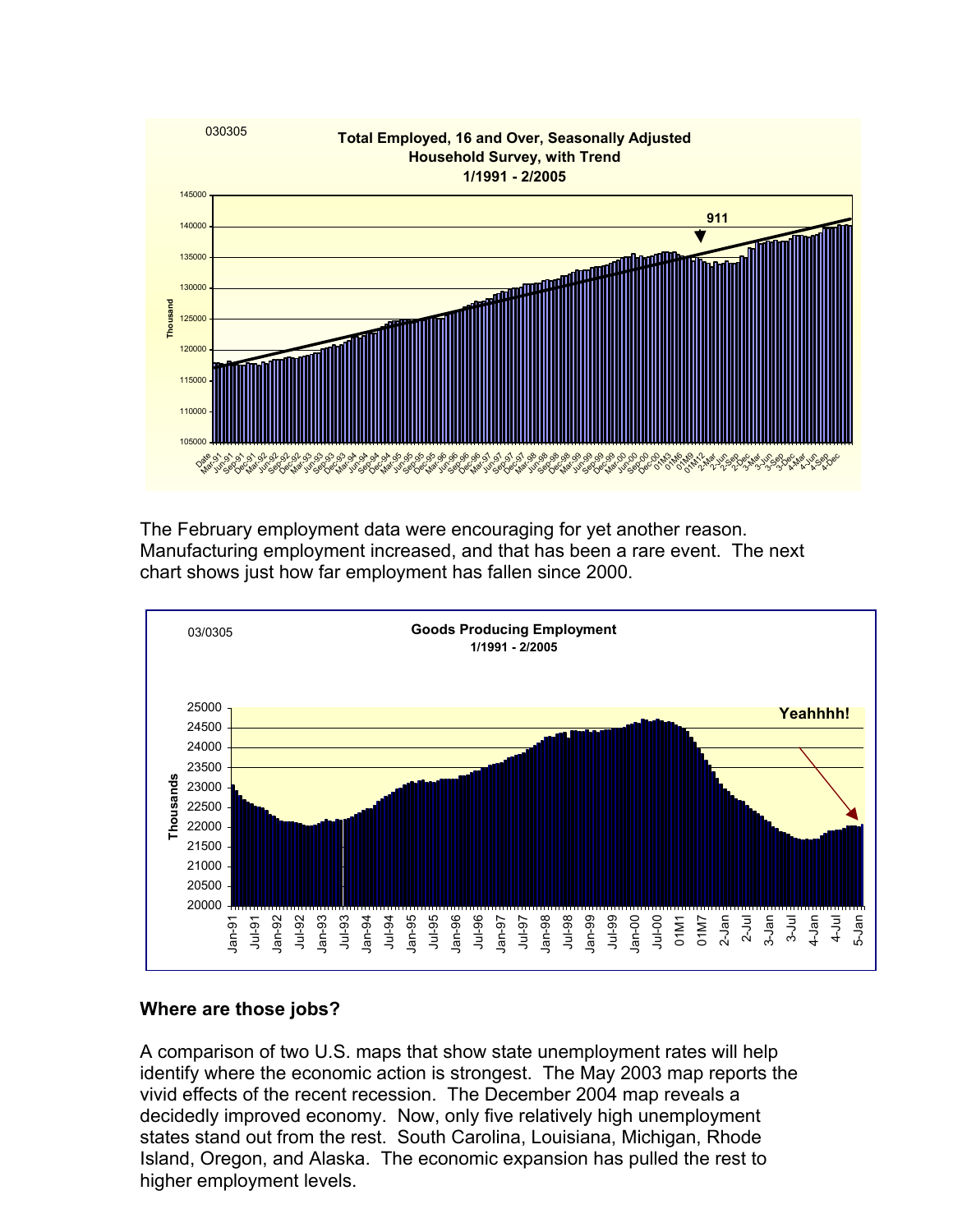



## **Where they aren't.**

Some of the states that lag in the economic expansion are those with the heaviest concentration in manufacturing. The same is true for nations of the world. The next chart, which is repeated from an earlier newsletter, tells what has happened in countries that account for 90% of the world's manufacturing activity. Generally speaking, the heavier manufacturing countries have lost the largest share of the manufacturing workforce. Even China, the world leader in manufacturing growth is losing employment.

Alliance Capital, which reported the data for the chart, indicates that losses in manufacturing employment continue to occur across the world, perhaps at an even faster pace. Of course, labor productivity is the underlying story. The world continues to provide a growing abundance of goods with fewer people working in factories.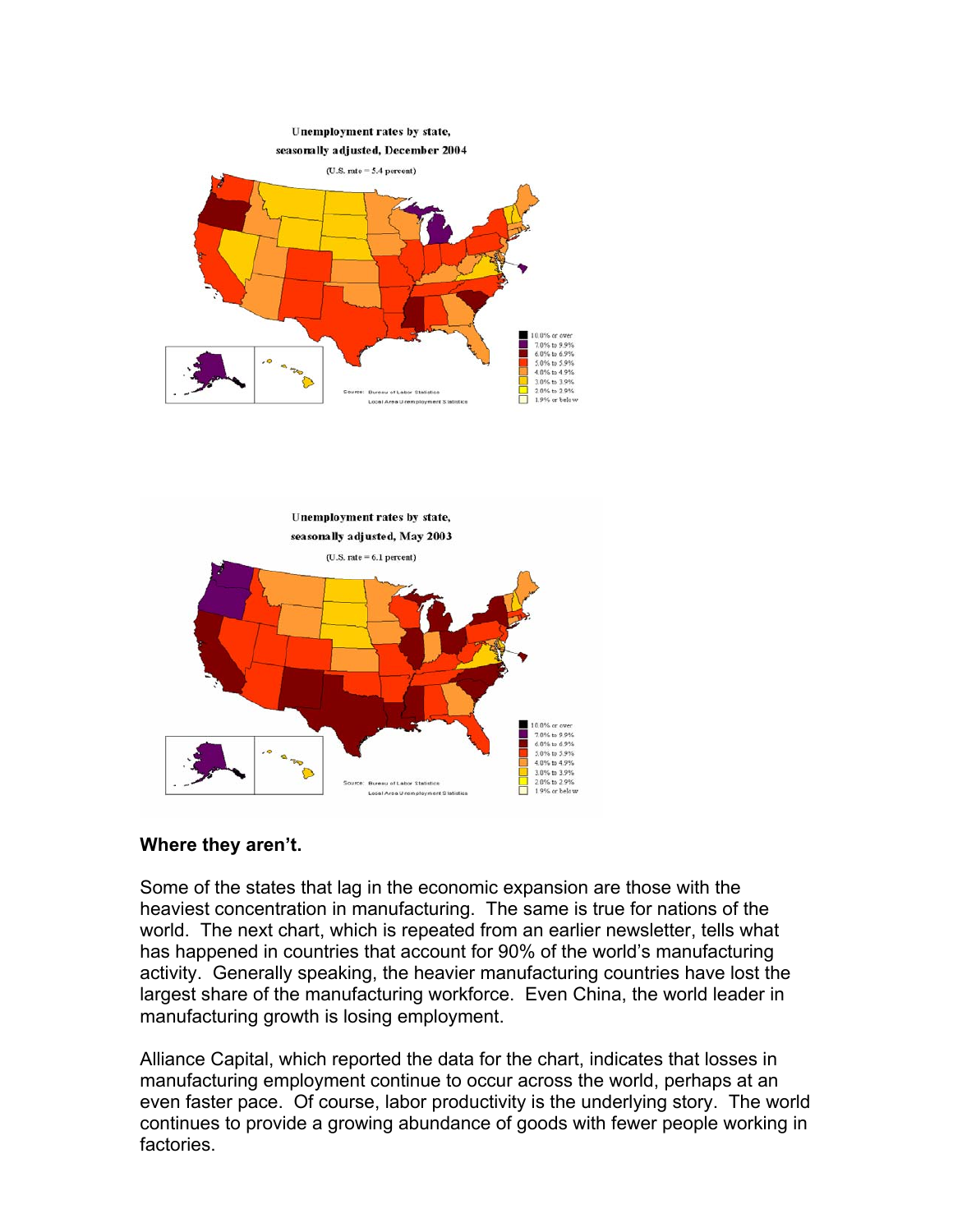

## **America's Great Bread Machine**

The expansion of U.S. industrial production has its ups and downs, as shown in the next chart. Even so, the running average is positive, though weakening a bit. Part of the weakness is undoubtedly related to higher energy prices and lagging U.S. exports.



The higher and volatile price of crude oil adds uncertainty to world economies, and for some much costs. The developing world is much less energy efficient. Business Week magazine reports that China uses 10 times more energy per unit of GDP than does Japan. India uses 1.5 times more than the U.S. Yet for other economies, Mexico, Canada, and Russia, for example, higher priced energy means higher GDP.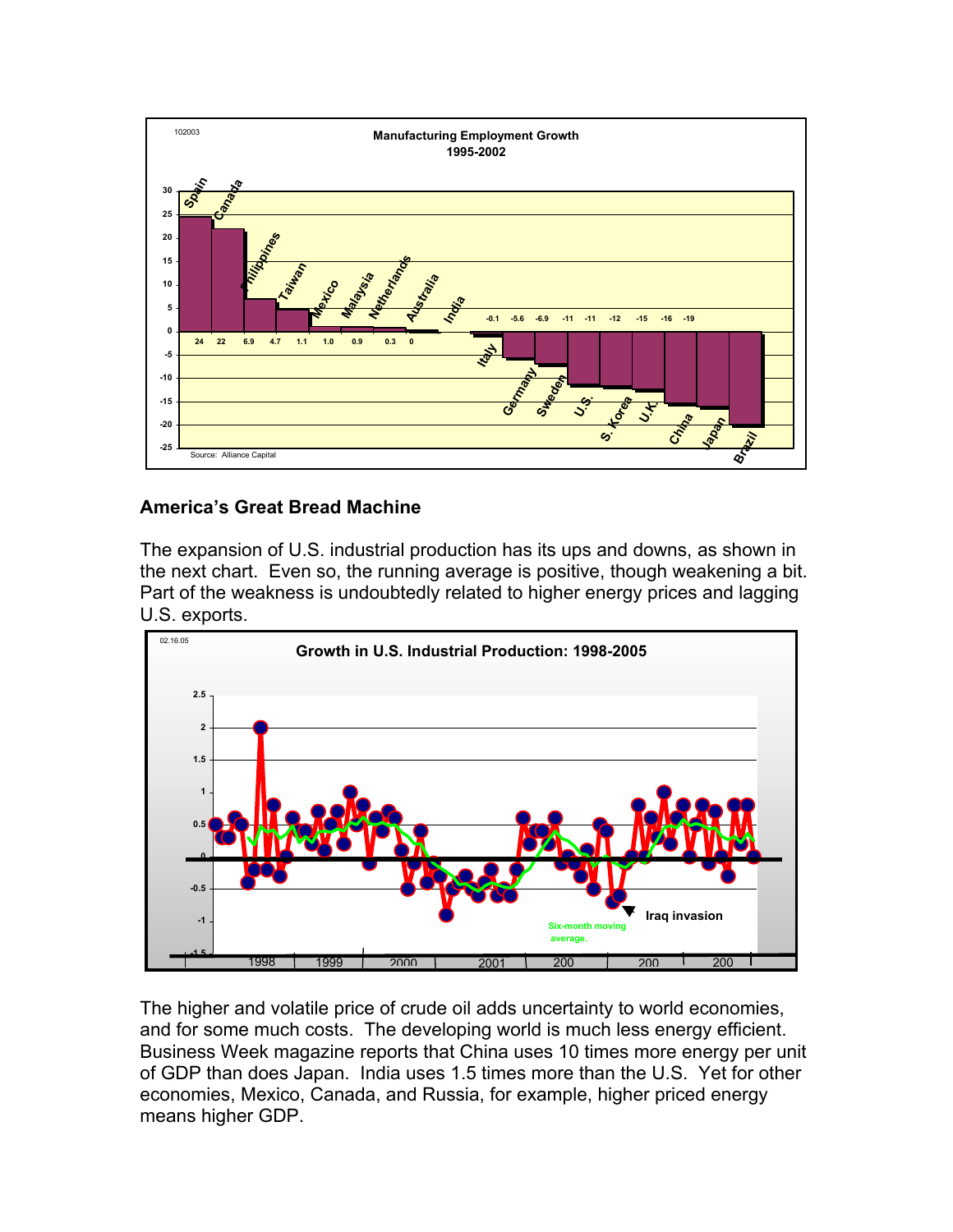### **Will industrial production continue to expand?**

The relationship between growth in the money supply and lagged industrial production is still giving a fairly good forecast of where we are heading during the next nine months or so. Recall that when the money supply increases, real economic activity is spurred roughly nine months later. The next chart shows how the relationship is holding up. Based on what we see, we can be optimistic about events through January 2006, which is as far as the money supply eye can see.



# *What can we say about freedom?*

## **Free at Last.**

With that glee-filled date of April 15 just around the corner, this may a good time to reexamine the Tax Foundation's annual report on Tax Freedom Day. This is the wonderful day when the average American theoretically stops working to pay taxes and starts working for herself. Tax Freedom Day is calculated each year by dividing per capita taxes, included state, local, and federal, by per capita income. In 2004 Tax Freedom Day arrived on April 11, one of the shorted workto-pay-my-taxes season in decades.

And why the marvelous gain in time to call our own? Two things worked in the favor of Everyman. First, the good news. Mr. Bush's tax cuts lightened the load. Then, the bad news: When the stock market headed south, so did our capital gains taxes. No gains. No taxes.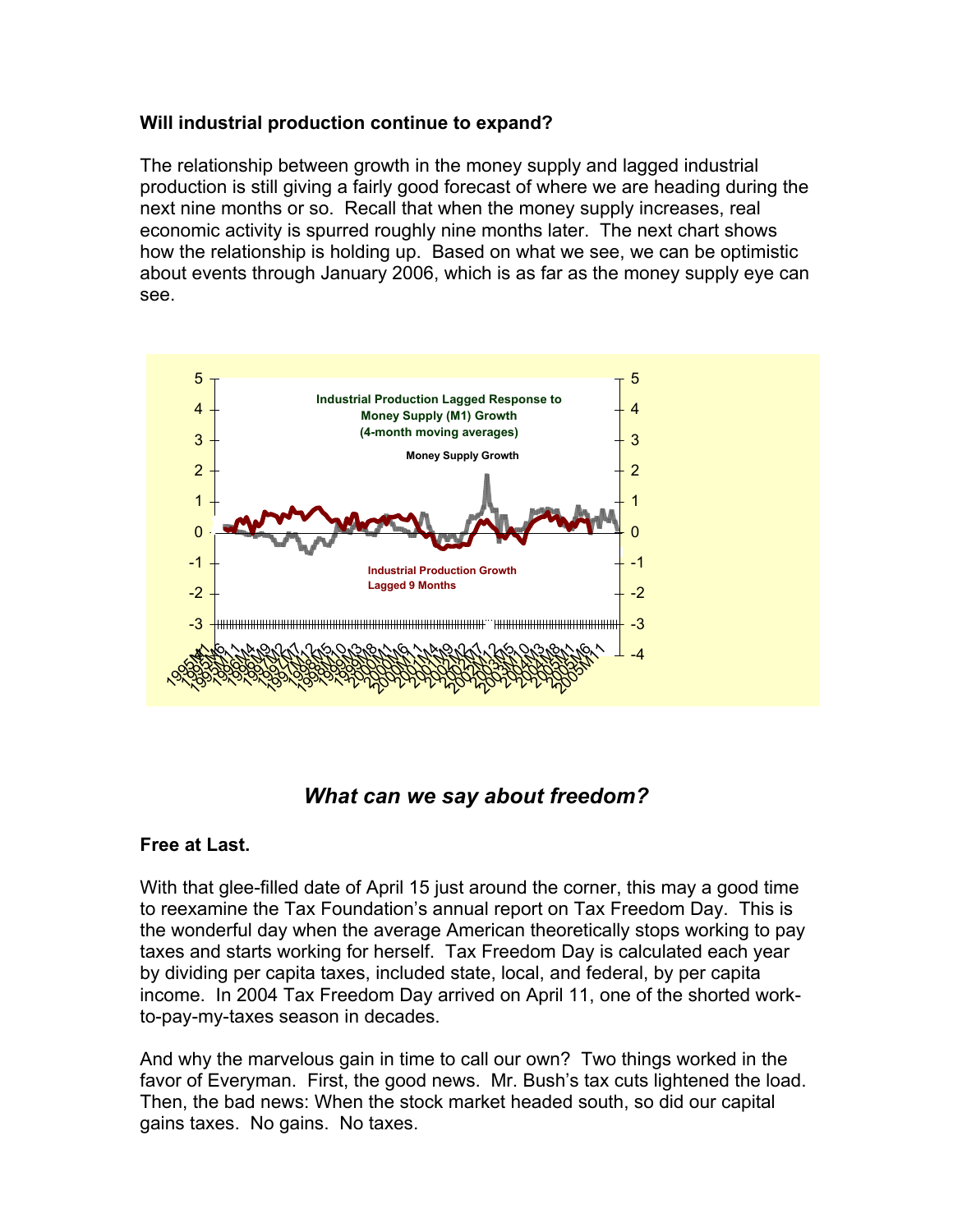

By the way, South Carolinians experienced State Tax Freedom Day on April Fools Day last year, one of the earliest dates in America.

#### **Economic Freedom around the World**

While on the precious topic of freedom, consider what has happened to the United States in terms of the Heritage Foundation/Wall Street Journal's 2005 ranking of Economic Freedom of the World. The U.S. now ranks below Chile, and well below Estonia. Indeed, the home of the free and the brave has fallen to number 12, tied with Switzerland. Last year the U.S. ranked  $10<sup>th</sup>$ . The year before,  $6<sup>th</sup>$ .

Why? Why is the U.S. losing ground in the race for freedom? Does this match the Washington rhetoric?

Two things. First, the federal deficit is large and growing, which means the federal government is getting relatively larger. Regulation is growing as well. In short, the private sector is getting relatively smaller. Second, and this is good news, other countries are gaining freedom.

And where is economic freedom highest of all? Hong Kong still stands at the top of the chart. Singapore is next in line, and then Luxembourg. The United Kingdom is now seventh, well above the Good Ole U.S.A.

#### **What about the States?**

To round out this discussion, consider the 50 states. How does economic freedom shake out across the map? The answer is provided in below, which comes from Pacific Research Institute. The lighter the color, the higher the measured economic freedom. By the way, Clemson's Professor Robert McCormick led the effort in building the rankings. This ranking takes account of tax burden, regulation, legal institutions, and size of government.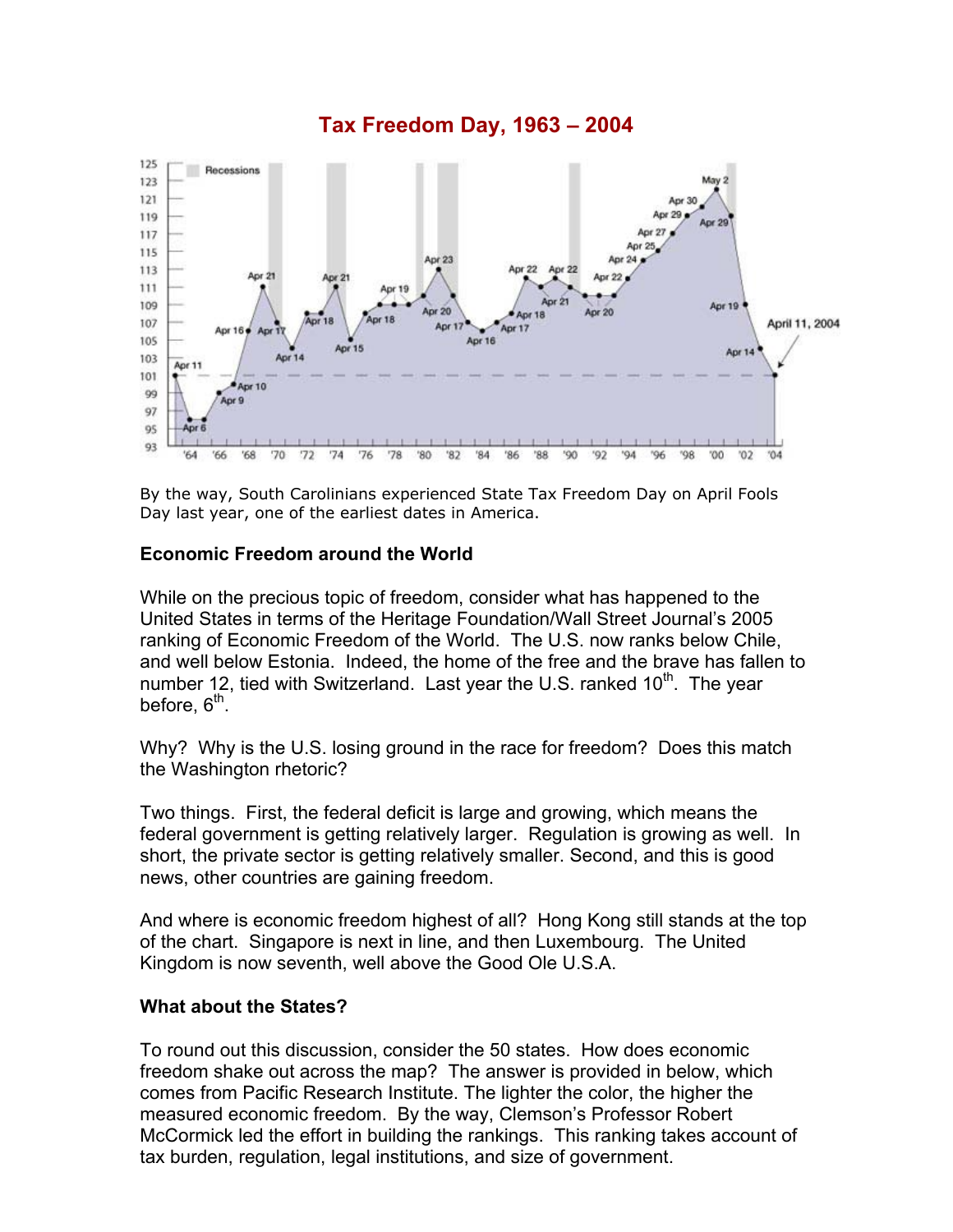Number one in economic freedom? Kansas is at the top of the stack. Colorado comes in second, followed by Virginia and Idaho. Generally speaking, the Northeastern states rank lowest, with the exception of New Hampshire (Live Free or Die). South Carolina comes in at 13, and that reflects some progress. In the 1999 report, South Carolina rank 16<sup>th</sup>.



Source: Pacific Research Institute.

# *The improving South Carolina economy*

While still lagging the nation's economic expansion, South Carolina continues to produce income growth and wealth. Employment is growing, but not fast enough to generate a reduction in the unemployment rate. In fact, the 7.0% unemployment number for February was a reversal of sorts. The rate had been 6.9% in January, and 7.0% in December. But there is more to the story than revealed by just the unemployment rate. Think about it this way. We can have an economy with rising employment (good) and rising unemployment, if more people begin to seek work (good). Or we can have an economy with declining employment (bad) and rising unemployment (also bad). Which is it for South Carolina?

The February numbers looked good, not bad, for the state. We have more people working and more people looking for work.

The states stronger regions are seen in housing start data. As shown below, housing starts in the three major regions gives an indication of strength. As can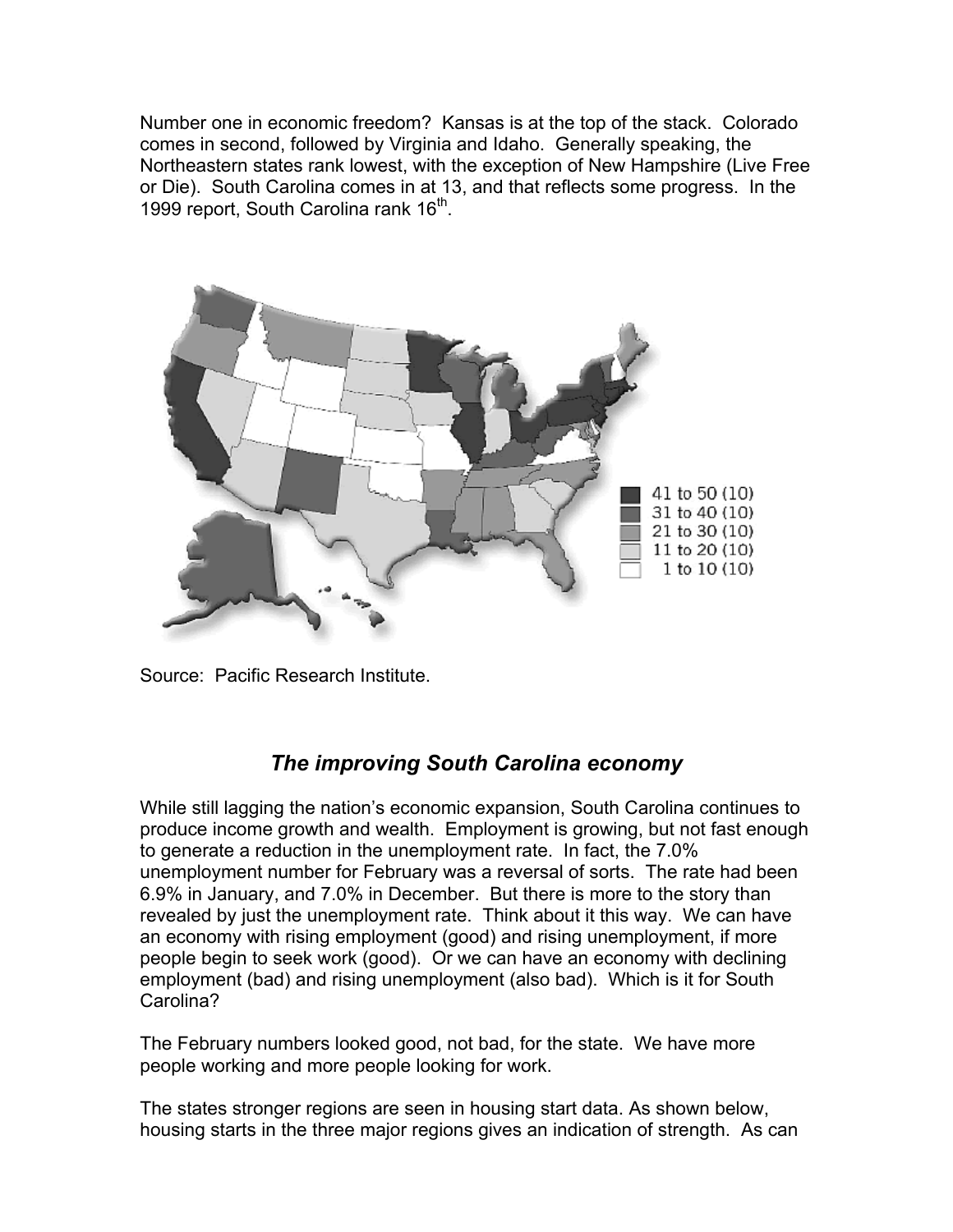be seen, the low country economy is surging, followed closely by the Upstate. As is often the case, the Central Midlands moves apace, with cycles dampened by the effects of the government sector.



Generally speaking, the pulse of the state economy follows the November 2004 forecast provided by economy.com. The next chart shows how that forecast compares with earlier ones.



# *Still looking for heroes?*

If you are looking for heroes, especially the entrepreneurial variety, you will enjoy reading Harold Evans' wonderful book, *They Made America*. A collection of stories about America's inventors and risk takers, from Robert Fulton and his steamboat to Sam Colt, Samuel Morse, Isaac Singer, Charles Goodyear, and Larry Page and Sergey Brin of Google fame, the book is a winning combination of stories and photos.